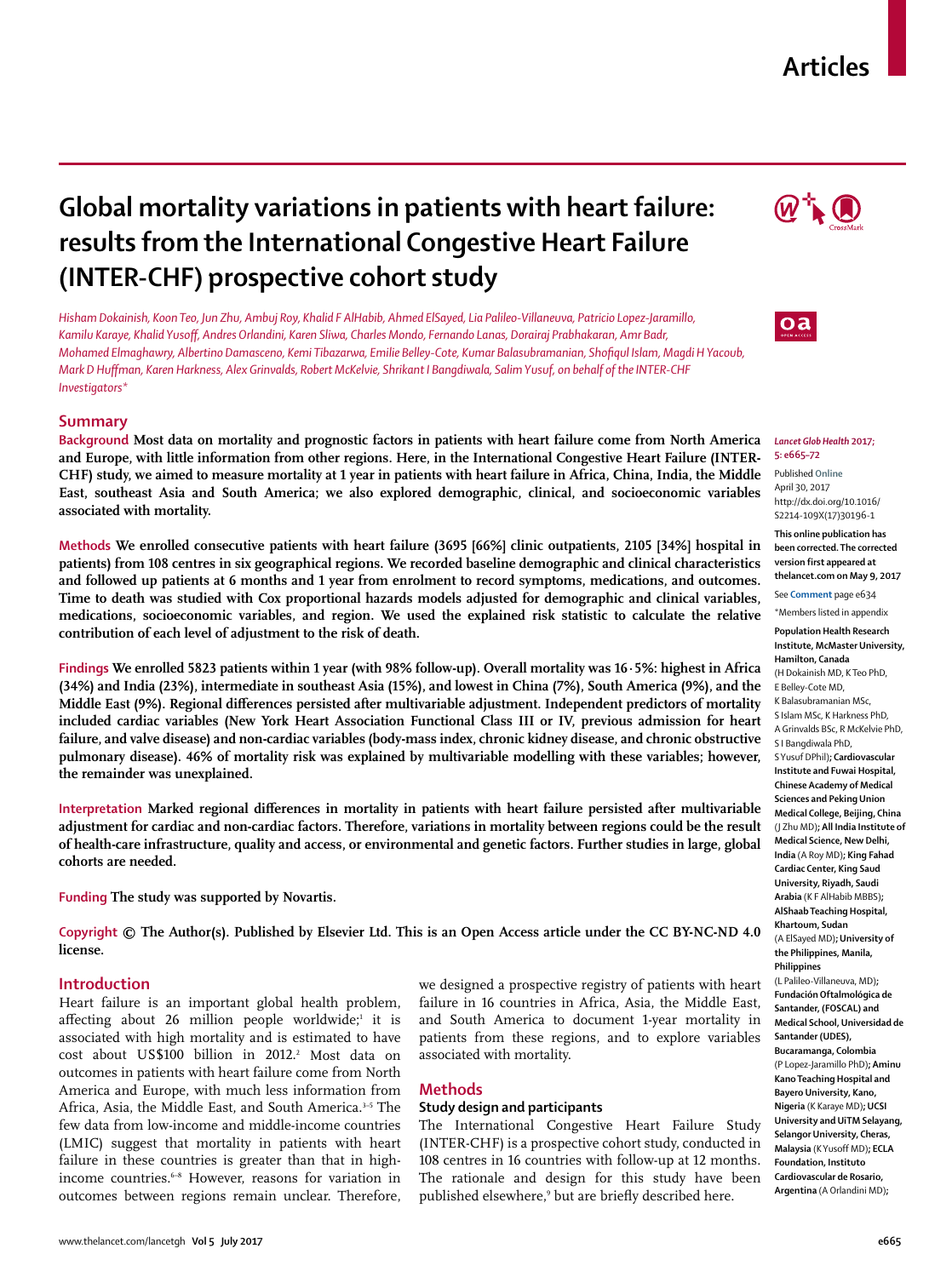**Hatter Institute for Cardiovascular Research in Africa, SAMRC, Faculty of Health Sciences, University of Cape Town, South Africa** (K Sliwa PhD)**; Mulago National Referral Hospital, Kampala, Uganda** (C Mondo MD)**; Universidad de La Frontera, Temuco, Chile** (F Lanas, MD)**; Centre for Chronic Disease Control and Public Health Foundation of India,New Delhi, India** (D Prabhakaran MD)**; Hamad Medical Center, Doha, Qatar** (A Badr MD, M HYacoub, MD)**; Aswan Heart Centre, Aswan, Egypt** (M H Yacoub, M Elmaghawry PhD)**; Eduardo Mondlane University, Maputo, Mozambique**  (A Damasceno MD)**;** 

**Department of Cardiovascular Medicine, Muhimbili National Hospital, Dar es Salaam, Tanzania** (K Tibazarwa MD)**; Northwestern University Feinberg School of Medicine, Chicago, USA**  (M D Huffman MD)

Correspondence to: Dr Hisham Dokainish, McMaster University, 237 Barton Street East, CVSRI #C3 111, Hamilton, ON, Canada L8L 2X2 **hisham.dokainish@phri.ca** See**Online** for appendix

### **Research in Context**

#### **Evidence before this study**

We searched MEDLINE on Feb 10, 2017, for English-language cohort studies published since 1990 of patients with heart failure recruited from outpatient clinics or hospital settings. Studies had to include data on mortality. We used the search terms "heart failure", "global", "international", "worldwide", "outcomes", and "mortality". There were no cohort studies identified that included patients with heart failure from different world regions that compared outcomes.

## **Added value of this study**

The current study adds to the findings of previously published local registries and randomised controlled trials by directly demonstrating that mortality in patients with heart failure was highest in Africa and India, intermediate in southeast Asia, and lowest in China, South America, and the Middle East. These differences persisted after adjustment for clinical

variables, medication use, and socioeconomic variables, suggesting that a large part of the variations in mortality could be the result of unrecorded or unknown factors.

## **Implications of all of the available evidence**

The evidence suggests that there are important differences between regions in death rates for patients with heart failure. In general, patients with heart failure from richer regions have lower mortality than do patients from poorer regions. These regional differences persist after adjustment for risk factors and treatments, which only explained about half of the risk of death. Therefore, the data suggest that regional variations in heart failure outcomes might be due to factors that are not well described or measured in the current literature. These include health-care quality, access, and infrastructure as well as environmental factors and genetics. Further research into these factors is, therefore, warranted.

We enrolled patients with a clinical diagnosis of heart failure in Africa (Mozambique, Nigeria, South Africa, Sudan, and Uganda), China, India, the Middle East (Egypt, Qatar, and Saudi Arabia), southeast Asia (Malaysia, and the Philippines), and South America (Argentina, Chile, Colombia, and Ecuador; appendix). We included consecutive heart failure patients from outpatient clinics and inpatient hospital wards at participating centres. We aimed to recruit two-thirds of the study population from out patient clinics since most previous data on heart failure have come from hospital inpatients.<sup>4-7,10</sup> Patients were aged 18 years or older and enrolled from academic health-care centres, community health centres, and specialist and primary care clinics. Where feasible, at least one centre in each country was in a rural area. We excluded patients with severe noncardiac diseases that could affect survival within 1 year, and patients who were difficult to follow-up (for example, because of their migratory status).

The study was approved by institutional review boards or independent ethics committees at participating sites and the international coordinating centre (McMaster University, Hamilton, ON, Canada). Participants or their substitute decision maker provided written informed consent.

## **Procedures**

At enrolment, we recorded information on demographics, clinical factors, medications, and socioeconomic factors. Echocardiograms, if done for clinical care, were used for information about left ventricular systolic function and valve disease. Left ventricular ejection fraction (LVEF) was defined as reduced when less than 40%.<sup>11</sup> Valvular heart disease was defined as the presence of at least moderate stenosis or regurgitation in at least one cardiac valve.

A local physician determined the cause of heart failure using all available clinical data. Although we did not specify that patients had to meet specific criteria to be included, we prospectively collected information to assess the proportion of participants who met the Boston criteria for heart failure.12,13 Patients had follow-up visits at 6 months and 12 months, at which symptoms, medications and outcomes were recorded.

#### **Outcomes**

Primary outcome was time to all-cause mortality within 1 year. Cause of death was also recorded, and categorised by local investigators as cardiac, non-cardiac, or unknown.

#### **Statistical analysis**

We used univariable and multivariable Cox proportional hazards models for time-to-event analysis of mortality. We verified the proportionality assumptions with standard log[-log(survival)] plots. In model 1, we included 17 variables from the Meta-Analysis Global Group in Chronic Heart Failure (MAGGIC) criteria,<sup>14</sup> plus socioeconomic variables and region, in a multivariable model. These variables (see appendix) were divided into demographic variables, clinical variables, medications, socioeconomic variables, and region to determine the effect of each level of adjustment on the conditional instantaneous risk (hazard) of death within 1 year. To calculate regional hazard of death, we used South America as the reference region because it had a low death rate.

In model 2, we performed a second analysis using the same variables as in model 1, but excluded data derived from echocardiograms (LVEF, valve disease).

We conducted a sensitivity analysis including patients who had clinical variables that fulfilled the Boston heart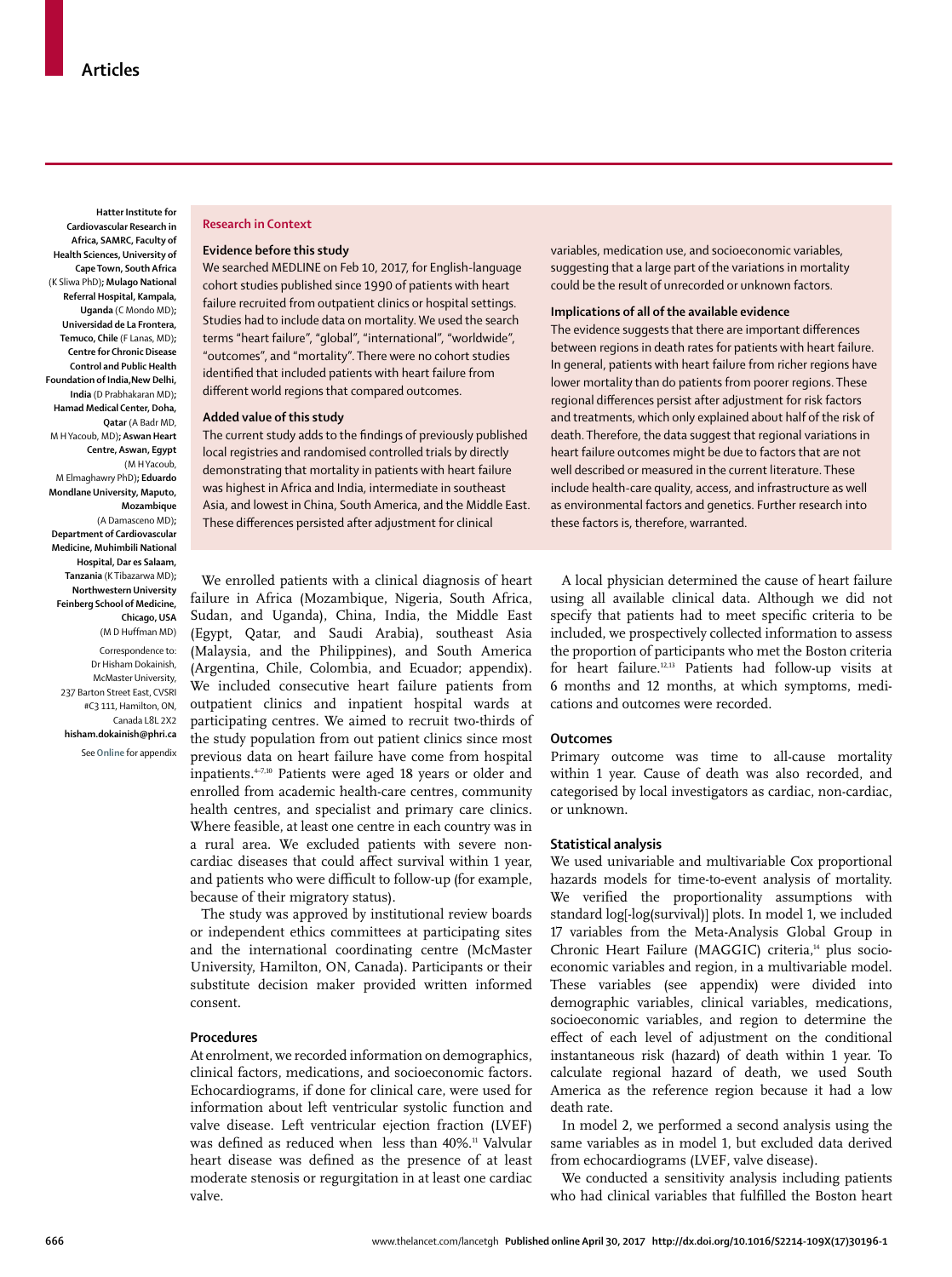failure criteria.11 We did further analyses by admission status at enrolment (ie, hospital inpatients or clinic outpatients). In Cox proportional hazards models, we calculated the explained risk statistic to measure the

|                                                          | Overall<br>$(N=5823)$ | Africa<br>$(N=1294)$ | India<br>$(N=858)$ | SoutheastAsia<br>$(N=811)$ | <b>Middle East</b><br>$(N=1000)$ | China<br>$(N=991)$ | South America<br>$(N=869)$ |
|----------------------------------------------------------|-----------------------|----------------------|--------------------|----------------------------|----------------------------------|--------------------|----------------------------|
| Demographic variables                                    |                       |                      |                    |                            |                                  |                    |                            |
| Age (years)                                              | 59(15)                | 53(14)               | 56(15)             | 57(14)                     | 56 (16)                          | 66 (16)            | 67(15)                     |
| Male sex                                                 | 3495 (61%)            | 662 (52%)            | 531 (62%)          | 474 (59%)                  | 721 (72%)                        | 570 (57%)          | 537 (61%)                  |
| <b>Clinical variables</b>                                |                       |                      |                    |                            |                                  |                    |                            |
| Body-mass index (kg/m <sup>2</sup> )                     | 26(6.1)               | 26(6.1)              | 23(6.2)            | 26(6)                      | 30(6)                            | 24(6.3)            | 29(6.2)                    |
| Systolic blood pressure (mm Hq)                          | 125(23)               | 124 (21)             | 125 (21)           | 128 (23)                   | 126 (22)                         | 126 (22)           | 123 (24)                   |
| Diastolic blood pressure (mm Hq)                         | 76 (13)               | 79 (16)              | 77(12)             | 76 (12)                    | 72(13)                           | 77 (12)            | 75(13)                     |
| History of diabetes mellitus                             | 1728 (29%)            | 201 (17%)            | 217 (26%)          | 328 (41%)                  | 541 (57%)                        | 216 (19%)          | 225 (21%)                  |
| History of chronic kidney disease                        | 487 (8%)              | 45 (4%)              | 30 (3%)            | 107 (13%)                  | 121 (12%)                        | 67 (6%)            | 117 (11%)                  |
| Current tobacco use                                      | 554 (6%)              | 78 (4%)              | 102 (7%)           | 81 (6%)                    | 132 (7%)                         | 106 (8%)           | 55 (4%)                    |
| History of chronic obstructive pulmonary<br>disease      | 450 (6%)              | 26 (2%)              | 139 (16%)          | 35 (4%)                    | 41 (4%)                          | 99 (8%)            | 110 (10%)                  |
| Reduced left ventricular ejection fraction<br>$(40\%)^*$ | 2486 (50%)            | 526 (54%)            | 392 (53%)          | 247 (39%)                  | 743 (73%)                        | 212 (27%)          | 366 (53%)                  |
| Valve disease*†                                          | 2286 (46%)            | 582 (57%)            | 309 (42%)          | 265 (40%)                  | 479 (50%)                        | 306 (41%)          | 345 (48%)                  |
| NYHA functional class III or IV                          | 2470 (40%)            | 702 (56%)            | 415 (50%)          | 127 (16%)                  | 360 (37%)                        | 574 (56%)          | 292 (32%)                  |
| Admission for heart failure in previous year             | 1567 (27%)            | 420 (36%)            | 122 (14%)          | 285 (35%)                  | 219 (22%)                        | 308 (34%)          | 213 (28%)                  |
| Recruited as hospital inpatient                          | 2105 (34%)            | 616 (48%)            | 389 (45%)          | 187 (23%)                  | 310 (31%)                        | 367 (35%)          | 236 (26%)                  |
| Main cause of heart failure                              |                       |                      |                    |                            |                                  |                    |                            |
| Ischaemic heart disease                                  | 2433 (39%)            | 242 (20%)            | 399 (46%)          | 449 (56%)                  | 521 (50%)                        | 519 (45%)          | 303 (25%)                  |
| Hypertensive heart disease                               | 1096 (17%)            | 392 (35%)            | 116 (14%)          | 115 (15%)                  | 93 (10%)                         | 165 (14%)          | 215 (21%)                  |
| Idiopathic dilated cardiomyopathy                        | 838 (12%)             | 212 (14%)            | 118 (11%)          | 31 (3%)                    | 220 (18%)                        | 141 (15%)          | 116 (15%)                  |
| Valvular heart disease                                   | 739 (11%)             | 185 (11%)            | 135 (12%)          | 122 (12%)                  | 93 (8%)                          | 97 (11%)           | 107 (13%)                  |
| Endocrine or metabolic disease                           | 224 (4%)              | 67 (5%)              | 36 (4%)            | 46 (6%)                    | 14 (1%)                          | 31 (3%)            | 30 (4%)                    |
| Hypertrophic cardiomyopathy                              | 71 (1%)               | 3(0.2%)              | 15(1.7%)           | $7(0.8\%)$                 | 6(0.6%)                          | 14(1.6%)           | 26(3.4%)                   |
| Congenital heart disease                                 | 57 (0.5%)             | $4(0.1\%)$           | 10 (0.5%)          | 11 (1%)                    | 7(0.3%)                          | 13 (1.2%)          | 12(1.5%)                   |
| Alcohol or drugs                                         | 68 (0.4%)             | 22 (0.7%)            | 6(0.2%)            | 6(0.3%)                    | 19 (0.6%)                        | 7(0.4%)            | 8(0.5%)                    |
| <b>Cardiac medications</b>                               |                       |                      |                    |                            |                                  |                    |                            |
| Beta blocker                                             | 3768 (67%)            | 634 (48%)            | 495 (57%)          | 543 (66%)                  | 866 (85%)                        | 594 (60%)          | 636 (73%)                  |
| ACE inhibitor                                            | 2924 (49%)            | 774 (59%)            | 449 (51%)          | 383 (46%)                  | 641 (62%)                        | 336 (34%)          | 341 (40%)                  |
| Angiotensin receptor blocker                             | 1443 (24%)            | 226 (19%)            | 143 (17%)          | 215 (27%)                  | 191 (20%)                        | 323 (29%)          | 345 (36%)                  |
| ACE inhibitor/angiotensin receptor blocker               | 4322 (74%)            | 990 (78%)            | 586 (68%)          | 593 (73%)                  | 828 (82%)                        | 654 (64%)          | 671 (76%)                  |
| Aldosterone inhibitor                                    | 2913 (48%)            | 787 (59%)            | 421 (47%)          | 229 (27%)                  | 480 (46%)                        | 533 (56%)          | 463 (55%)                  |
| Loop diuretic                                            | 4414 (78%)            | 1214 (94%)           | 691 (81%)          | 361 (45%)                  | 878 (88%)                        | 598 (61%)          | 672 (78%)                  |
| Digoxin                                                  | 1550 (26%)            | 443 (32%)            | 224 (25%)          | 241 (29%)                  | 186 (18%)                        | 262 (29%)          | 194 (25%)                  |
| Long-acting nitrate                                      | 1075 (15%)            | 58 (5%)              | 114 (13%)          | 188 (23%)                  | 256 (25%)                        | 360 (31%)          | 99 (8%)                    |
| Aspirin                                                  | 3293 (56%)            | 558 (46%)            | 440 (52%)          | 469 (58%)                  | 753 (75%)                        | 620 (58%)          | 453 (46%)                  |
| Warfarin                                                 | 858 (14%)             | 222 (17%)            | 84 (10%)           | 81 (10%)                   | 194 (20%)                        | 97 (10%)           | 180 (22%)                  |
| Socioeconomic factors                                    |                       |                      |                    |                            |                                  |                    |                            |
| Illiterate                                               | 1319 (15%)            | 495 (43%)            | 229 (29%)          | 20 (2%)                    | 303 (36%)                        | 210 (15%)          | 62 (4%)                    |
| Education $\ge$ grade 5 level                            | 2496 (42%)            | 714 (61%)            | 428 (56%)          | 161 (20%)                  | 464 (54%)                        | 423 (37%)          | 306 (29%)                  |
| Education grade 6-10 level                               | 1382 (23%)            | 178 (13%)            | 135 (15%)          | 312 (37%)                  | 207 (19%)                        | 285 (30%)          | 265 (32%)                  |
| Education grade 11-12 level                              | 1047 (17%)            | 208 (13%)            | 183 (18%)          | 175 (19%)                  | 161 (13%)                        | 170 (18%)          | 150 (19%)                  |
| Education post secondary                                 | 896 (13%)             | 193 (13%)            | 112 (11%)          | 163 (18%)                  | 168 (13%)                        | 113 (11%)          | 147 (17%)                  |
| Dwelling in rural area                                   | 2080 (36%)            | 414 (42%)            | 492 (48%)          | 298 (37%)                  | 261 (26%)                        | 434 (44%)          | 181 (21%)                  |
| Health insurance                                         | 3345 (61%)            | 416 (33%)            | 166 (19%)          | 357 (44%)                  | 743 (74%)                        | 906 (91%)          | 757 (76%)                  |

Data adjusted for age and sex. Data are mean (SD) or n (%). NYHA=New York Heart Association. ACE=angiotensin converting enzyme. **\***Data available for 4716 patients (81%) who had echocardiograms. **†**Valve disease defined as moderate or greater stenosis or regurgitation in a cardiac valve on echocardiogram; may co-exist with any of the main causes of heart failure.

*Table 1***: Baseline demographic and clinical characteristics**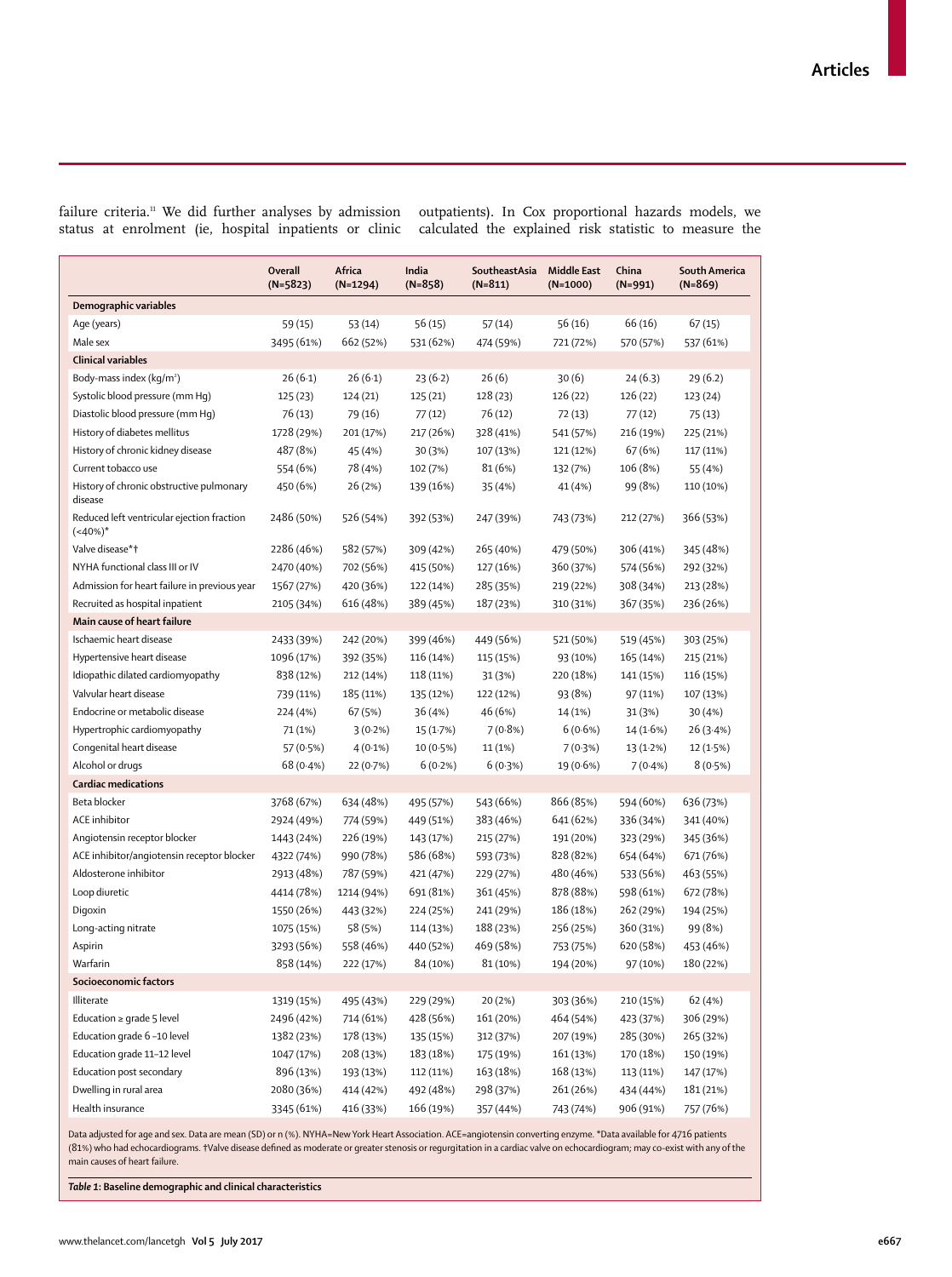

*Figure 1***: Unadjusted mortality at 1 year, by region and cause**

change in randomness (entropy) due to the introduction or removal of a covariate.15 The explained risk statistics were calculated using R software version 3.2.5, (R Foundation for Statistical Computing, Vienna, Austria). All other analyses were performed using SAS version 9.4 for UNIX (SAS Institute Inc, Cary, NC, USA). Given the observational nature of this study, reported p values are considered as informative statistics. We set the threshold of p<0·001 for a finding to be considered as persuasive evidence of a meaningful finding, because of the number of research questions addressed in analysis

## **Results**

Between September 10, 2012, and February 21, 2014, we screened 7176 consecutive patients for eligibility and

|                                                     | Univariable analysis     |          |             | Multivariable analysis   |          |             |
|-----------------------------------------------------|--------------------------|----------|-------------|--------------------------|----------|-------------|
|                                                     | Hazard ratio<br>(95% CI) | p        | $\chi^{2*}$ | Hazard ratio<br>(95% CI) | p        | $\chi^2$    |
| Demographic variables                               |                          |          |             |                          |          |             |
| Age (per 10 year increase)                          | $1(1.0-1.1)$             | 0.28     | $1-2$       | $1.1(1.05-1.17)$         | 0.005    | 7.7         |
| Male sex                                            | $1(0.9-1.2)$             | 0.84     | $\mathbf 0$ | $1.0(0.9-1.3)$           | 0.7      | 0.1         |
| <b>Clinical variables</b>                           |                          |          |             |                          |          |             |
| Enrolled as hospital inpatient                      | $2.9(2.5-3.6)$           | < 0.0001 | 158         | $1.9(1.6-2.2)$           | < 0.0001 | 44          |
| Valve disease on echocardiogram <sup>+</sup>        | $2.0(1.7-2.4)$           | < 0.0001 | 64          | $1.6(1.3 - 1.9)$         | < 0.0001 | 25          |
| Admission for hearth failure in previous year       | $1.9(1.6-2.2)$           | < 0.0001 | 60          | $1.6(1.3-1.9)$           | < 0.0001 | 25          |
| History of chronic kidney disease                   | $1.7(1.3-2.2)$           | < 0.0001 | 19          | $1.9(1.5-2.5)$           | < 0.0001 | 24          |
| Systolic blood pressure (per 10 mmHq increase)      | $0.9(0.8-0.9)$           | < 0.0001 | 30          | $0.92(0.88 - 0.96)$      | < 0.0001 | 17          |
| NYHA functional class III or IV (vs class I and II) | $2.2(1.8-2.6)$           | < 0.0001 | 83          | $1.4(1.2-1.7)$           | 0.0003   | 13          |
| Body mass index (per 1 kg/m <sup>2</sup> increase)  | $0.94(0.93 - 0.96)$      | < 0.0001 | 52          | $0.97(0.96 - 0.99)$      | 0.001    | 11          |
| History of chronic obstructive pulmonary disease    | $1.6(1.3-2.1)$           | 0.0002   | 14          | $1.6(1.2-2.1)$           | 0.001    | 11          |
| History of diabetes mellitus                        | $1.1(0.9-1.3)$           | 0.26     | $1-3$       | $1.2(1.0-1.5)$           | 0.06     | 3.5         |
| Reduced left ventricular function (EF <40%)         | $1.3(1.1-1.5)$           | 0.003    | $8-7$       | $1.1(0.9-1.4)$           | 0.2      | 1.6         |
| Current tobacco use                                 | $0.8(0.6-1.1)$           | 0.22     | 1.5         | $0.9(0.7-1.3)$           | 0.69     | 0.1         |
| Ischaemic cause of heart failure                    | $1.0(0.8-1.1)$           | 0.66     | 0.2         | $1.0(0.8-1.3)$           | 0.72     | 0.1         |
| <b>Medications</b>                                  |                          |          |             |                          |          |             |
| ACE inhibitor or ARB use                            | $0.7(0.6-0.8)$           | < 0.0001 | 21          | $0.8(0.7-0.9)$           | 0.01     | 5.8         |
| Digoxin use                                         | $1.0(0.8-1.2)$           | 0.83     | $\mathbf 0$ | $0.80(0.7-0.9)$          | 0.03     | $4 - 7$     |
| Beta blocker use                                    | $0.6(0.5-0.7)$           | < 0.0001 | 33          | $0.9(0.7-1.1)$           | 0.17     | 1.9         |
| Aldosterone inhibitor use                           | $1.0(0.9-1.2)$           | 0.60     | 0.3         | $1.0(0.8-1.2)$           | 0.95     | $\mathbf 0$ |
| Socioeconomic factors                               |                          |          |             |                          |          |             |
| Illiterate                                          | $1.8(1.5-2.1)$           | < 0.0001 | 40          | $1.2(0.9-1.5)$           | 0.13     | 2.2         |
| Dwelling in rural area                              | $1.4(1.2-1.7)$           | < 0.0001 | 17          | $1.2(1.0-1.4)$           | 0.12     | 2.4         |
| No health insurance                                 | $1.6(1.3-1.9)$           | < 0.0001 | 29          | $0.9(0.7-1.0)$           | 0.12     | 2.4         |
| Region (vs South America)                           |                          |          |             |                          |          |             |
| Africa                                              | $3.7(2.7-5.1)$           | < 0.0001 | 60          | $3.8(2.6-5.5)$           | < 0.0001 | 48          |
| India                                               | $2.9(2.1 - 4.1)$         | < 0.0001 | 37          | $2.9(1.9-4.3)$           | < 0.0001 | 28          |
| Southeast Asia                                      | $1.9(1.3-2.8)$           | 0.0004   | 12          | $2.6(1.7-3.9)$           | < 0.0001 | 21          |
| Middle East                                         | $1.2(0.8-1.7)$           | 0.43     | 0.6         | $1.3(0.9-1.9)$           | 0.23     | $1-4$       |
| China                                               | $0.8(0.6-1.3)$           | 0.86     | 0.4         | $0.7(0.4-1.1)$           | 0.14     | 2.1         |

ARB=angiotensin receptor blocker; EF=ejection fraction; NYHA=New York Heart Association.\*Degrees of freedom=1 for all tests. **†**Defined as moderate or greater stenosis or regurgitation in a cardiac valve on echocardiography. N=4347; 565 deaths; global χ<sup>2</sup>=519; p <0·0001

*Table 2***: Variables associated with all-cause mortality at 1 year**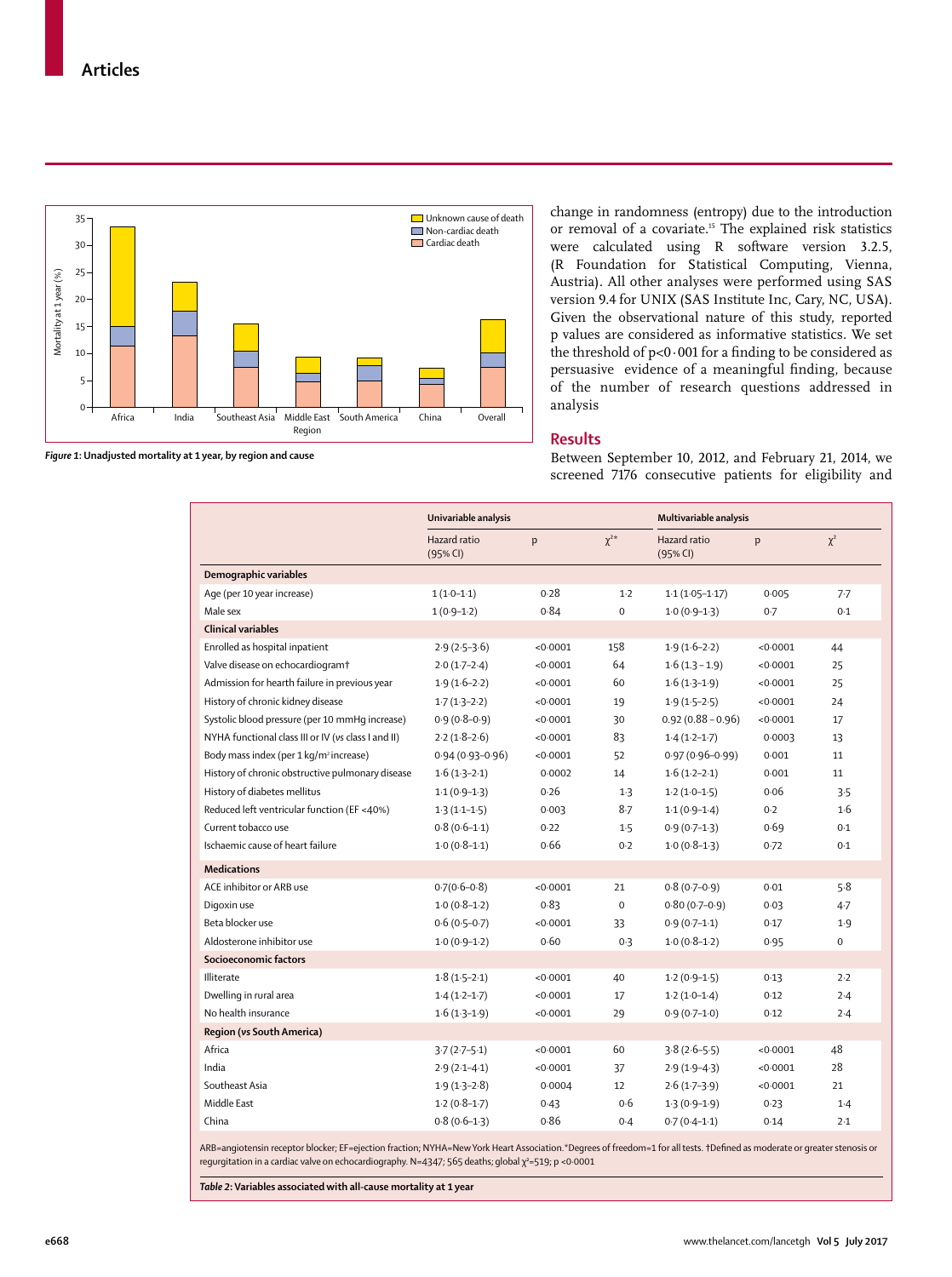enrolled 5823 participants (81%). Table 1 shows baseline characteristics, adjusted for age and sex, by region; further cohort data have been reported previously.<sup>16</sup> Mean age of the cohort was 59 years (SD 15); 2328 (39%) were female, 3549 (64%) had a history of hypertension, 1728 (29%) had a history of diabetes mellitus, 487 (8%) had a history of chronic kidney disease, and 2486 (50%) had a LVEF less than 40%. The cause of heart failure was ischaemia in 2433 (39%), hypertension in 1096 (17%), idiopathic dilated cardiomyopathy in 838 (12%), and primary valve disease in 739 (11%). 1319 (15%) of participants were illiterate and 2477 (39%) had no health insurance. As per our study design, 3695 participants (66%) were recruited from outpatient clinics and 2105 (34%) from inpatient hospital wards; 2080 (36%) were recruited in rural settings.

Follow-up data at 12 months were available in 5689/5823 (98%) of patients: 811/811 (100%) in southeast Asia, 989/991 (100%) in China, 856/858 (100%) in India, 995/1000 (99%) in the Middle East, 830/869 (95%) in South America, and 1208/1294 (93%) in Africa.

Data from echocardiograms were available for 4716 patients (81%). In model 2, with data derived from echocardiograms excluded, the number of patients for which all data were available increased from 4347 patients with 565 deaths (in model 1) to 5341 patients with 766 deaths. The events per variable (EPV) of 565 deaths/ 21 variables=27 (model 1), and 766 deaths/19 variables=40 (model 2), are well above the recommended threshold of 10 EPV, therefore minimising bias in parameter estimates of our  $Cox$  proportional hazards model.<sup>17,18</sup> Findings from model 1 are reported here, and results from model 2 are shown in the appendix.

Unadjusted all-cause mortality within 1 year was  $16.5\%$  (95% CI 15.4-17.6), and varied substantially between regions. Mean age at time of death was 56 years (SD 16) in Africa, 59 years (15) in India, 57 years (15) in southeast Asia, 60 years (14) in the Middle East, 69 years (13) in China, and 72 years (14) in South America. Despite being in the youngest cohorts at baseline, patients in Africa and India had the highest mortality (33·6% [95% CI 30·2–37·4]), 23·3%  $[19.9-27.0]$ , respectively), and participants from southeast Asian had an intermediate rate (15·0% [12·4–18·0]), compared with patients in China, South America and the Middle East patients who had the lowest rates of death (7 ·3% [5·7–9·3], 9·1% [7·1–11·4] and 9·4%  $[7.5-11.5]$ , respectively).

Of the 858 deaths within 1 year, cardiac deaths were more common than non-cardiac deaths (398 [46%] and 136 [16%], respectively), and deaths from an unknown cause (324 [38%]). The proportion of deaths from an unknown cause was much higher in Africa (189 deaths, 55%) than in other regions (figure 1). When we excluded Africa from analysis, 282 (55%) deaths were from cardiac causes, 99 (19%) from non-cardiac causes, and 135 (26%) from unknown cause.

In unadjusted analyses, variables associated with death within 1 year included clinical variables, medications, socioeconomic variables and region (table 2). After multivariable adjustment, clinical and demographic variables independently associated with death within 1 year included: age (hazard ratio [HR] 1·1; 95% CI 1·05–1·17), systolic blood pressure (0·92 per 10mmHg increase;  $0.88-0.96$ ), body mass index  $(0.97 \text{ per } 1 \text{ kg/m}^2)$ increase; 0·96–0·99), history of chronic kidney disease (1·9; 1·5–2·5), New York Heart Association (NYHA) functional class III or IV heart failure (1·4; 1·2–1·7), enrolment as a hospital inpatient  $(1.9; 1.6-2.2)$ , admission for heart failure in the previous year  $(1.6;$ 1·3–1·9), history of chronic obstructive pulmonary disease (1 $\cdot$  6; 1 $\cdot$  2-2 $\cdot$ 1), and valve disease shown on echocardiograms (1 $\cdot$ 6; 1 $\cdot$ 3-1 $\cdot$ 9). Medications associated with death rates at 1 year were ACE inhibitors or angiotensin receptor blockers  $(0.8; 0.7-0.9)$ , and digoxin use at enrolment (0 $\cdot$ 8; 0 $\cdot$ 7-0 $\cdot$ 9). With South America as the reference, the variable of region was associated with 1-year mortality in Africa  $(3.8; 2.6-5.5)$ , India  $(2.9;$ 1·9–4·3), and southeast Asia (2·6; 1·7–3·9). Figure 2 shows unadjusted and adjusted survival curves.



*Figure 2***: Unadjusted and adjusted survival curves by region**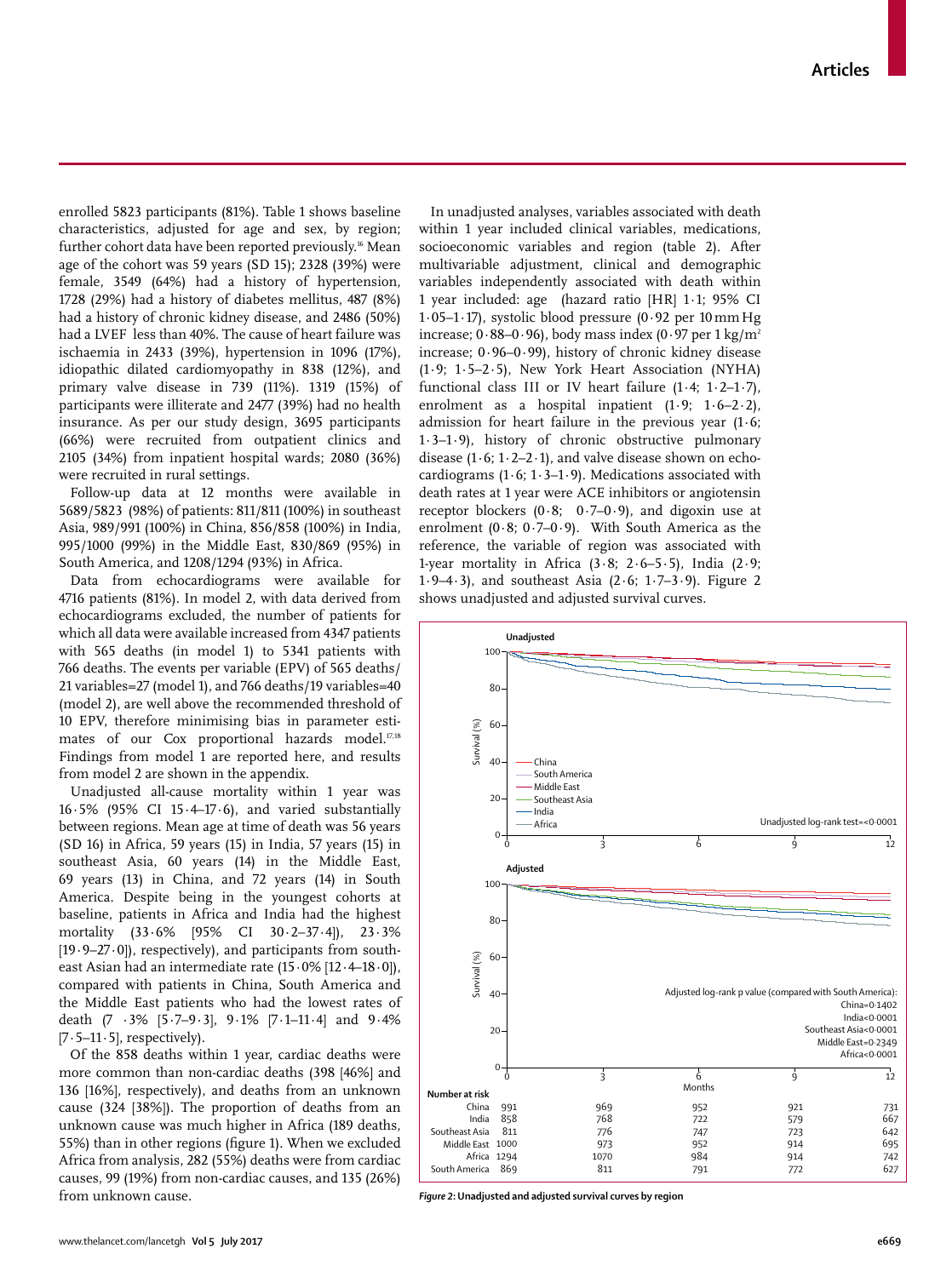

*Figure 3***: Unadjusted mortality at 1 year, by admission status at recruitment and region**

In our analyses of cause-specific mortality, we noted that for cardiac death alone, results were similar to those for all-cause deaths: patients in Africa (HR 2·3; 95% CI 1·4–3·8) and India (2·5; 1·5–4·2) were at highest hazard of cardiac death, followed by those in southeast Asian  $(2.0; 1.2-3.4)$ , with no increased hazard in patients in the Middle East  $(1.0; 0.6–7.7)$  or China  $(0.7, 0.4–1.2)$ , compared with the South American cohort. Likewise, for non-cardiac deaths, participants in Africa  $(2\cdot7; 1\cdot2-6\cdot2)$ and India (2·4; 1·0–5·9) were at highest hazard, followed by participants in southeast Asia  $(2.0; 0.8-4.9)$ , the Middle East  $(1.4, 0.6-3.4)$  and China  $(0.5, 0.2-1.3)$ , compared with South American patients.

When data were stratified by patients' admission status, we noted that of the 2105 patients recruited as hospital inpatients, unadjusted mortality within 1 year was markedly higher (30 $\cdot$  6%, 95% CI 28 $\cdot$ 0-33 $\cdot$ 3), than in the 3695 patients recruited from outpatient clinics (9·6%, 8·6–10·6) (figure 3). As in the overall cohort, patients recruited as hospital inpatients in Africa had the highest adjusted hazard of death within 1 year (HR 3·7; 95% CI  $2·2–6·2$ ), followed by inpatients in India (2·4;  $1·4–4·0$ ) and southeast Asia  $(2.4; 1.3-4.4)$ , with no increased hazard of death in the Middle East  $(1\cdot 1; 0\cdot 6-1\cdot 9)$ , or China (0 $\cdot$ 4; 0 $\cdot$ 2-0 $\cdot$ 8), compared with the South American cohort. For patients recruited as outpatients, findings were similar, with highest hazard of death in Africa (4·2;  $2.3-7.5$ ) and India (4.1;  $2.2-7.6$ ), followed by southeast Asia (3 $\cdot$ 3; 1 $\cdot$ 9-5 $\cdot$ 9), the Middle East (1 $\cdot$ 7; 1 $\cdot$ 0-3 $\cdot$ 0), and China  $(1.2; 0.8-2.2)$ .

Of the 5823 participants in INTER-CHF, 3189 (55%) had all required variables measured for the Boston Criteria for heart failure. Of these 3189 participants, 2597 (81%) had either definite or probable heart failure. In this stratum patients with either definite of probable heart failure, regional patterns in hazard ratios noted for the overall cohort remained: participants in Africa (HR 2·8; 95% CI 1·7–4·3) and India (2·7; 1·6–4·3) had the highest hazard of death, followed by those in southeast Asia  $(2.2; 1.3-3.9)$ , the Middle East  $(0.9; 0.6-1.5)$ , and China  $(0.6; 0.3-1.1)$ , compared with South American patients.

|                                                                            | Value (%) | Standard<br>error (%) |
|----------------------------------------------------------------------------|-----------|-----------------------|
| Demographic variables                                                      | 0.2       | 0.4                   |
| Demographic + clinical variables                                           | 35        | 2.7                   |
| Only demographic variables                                                 | 0.1       | 0.1                   |
| Only clinical variables                                                    | 35        | 2.7                   |
| Demographic + clinical variables +<br>medications                          | 36        | 2.7                   |
| Only demographic variables                                                 | $\Omega$  | 0.1                   |
| Only clinical variables                                                    | 33        | 2.8                   |
| Only medications                                                           | 7.1       | $\mathbf{1}$          |
| Demographic + clinical + medications +<br>socioeconomic variables          | 39        | 2.6                   |
| Only demographic variables                                                 | 0.2       | 0.3                   |
| Only clinical variables                                                    | 29        | 7.8                   |
| Only medications                                                           | $1-7$     | 0.9                   |
| Only socioeconomic variables                                               | 3.4       | 1.2                   |
| Demographic + clinical + medications +<br>socioeconomic variables + region | 46        | 2.4                   |
| Only demographic variables                                                 | 0.7       | 0.6                   |
| Only clinical variables                                                    | 25        | 7.6                   |
| Only medications                                                           | 1.1       | 0.6                   |
| Only socioeconomic variables                                               | 0.7       | 0.5                   |
| Only region                                                                | 12        | 3.0                   |

Demographic, clinical, medication, socioeconomic variables and region account for 46% of explained relative risk of death in the overall cohort. The remainder of risk is unexplained. N=4347; 565 events**.**

*Table 3***: Explained risk analysis for independent variables included in Cox proportional hazards (model 1) of all-cause mortality in the overall cohort at 1 year**

We used the explained-risk statistic<sup>15</sup> to determine the relative contributions of each of demographic and clinical variable, medications, socioeconomic variable and region to the risk of death within 1 year in the overall cohort. These variables, together, explained 46% of the risk of death. Of the explained risk, clinical variables alone accounted for 53%, and region for 35%, with lesser contributions from demographic variables, medications ,and socioeconomic variables (2% for each; table 3).

## **Discussion**

We have observed substantial variations in mortality between regions in patients with heart failure—rates were higher in poorer regions and lower in richer regions, and differences persisted after multivariable modelling. Although data from international studies in clinic outpatients (that is, patients with chronic heart failure) are few, they do also suggest regional differences in heart failure outcomes. In an analysis of regional differences observed in the PARADIGM-HF study<sup>19</sup> (a randomised trial of sacubitril/valsartan versus enalapril, in which 10521 patients from 1043 centres in 47 countries entered the run-in period), Kristensen and colleagues analysed data from 8399 patients with chronic heart failure with reduced LVEF in six geographical regions. They showed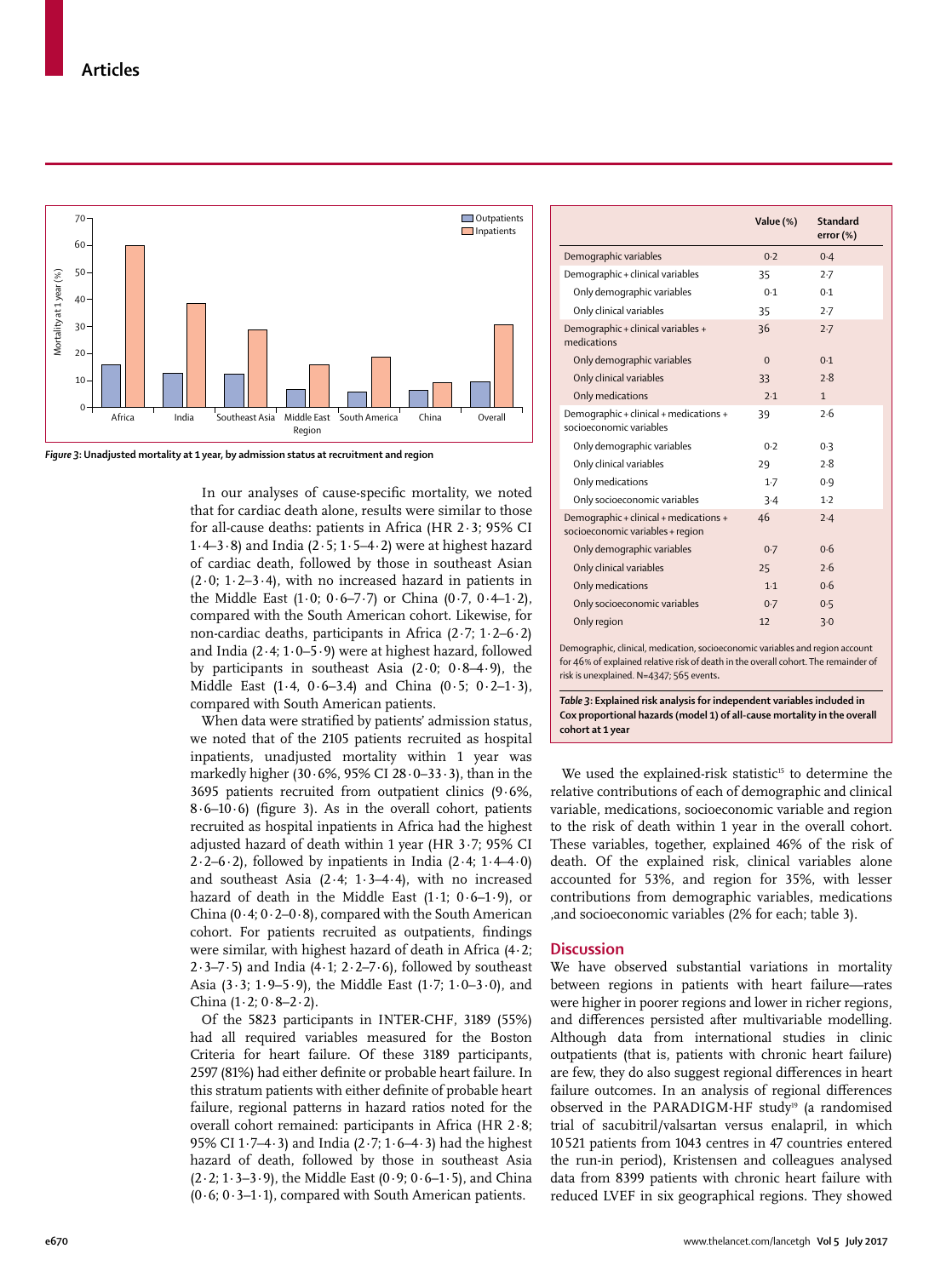that the adjusted risk of cardiovascular death was greater in Latin America and Asia-Pacific than in North America and Europe; patients from the Asia-Pacific region were also significantly younger than patients from western countries. A pooled analysis of 53 local and regional studies also reported that the mean age of patients with heart failure in LMIC was a decade younger than in highincome countries.8 In INTER-CHF, patients in Africa, India, and southeast Asia were approximately 10 years younger than patients in South America and China, but had much higher mortality. This finding may be related to patients with heart failure presenting later for medical care (that is, when they are sicker) in low-income compared with high-income regions, and late presentation being associated with a worse prognosis.<sup>20</sup> This finding may also be related to the overall lower life expectancies in LMIC compared with high-income countries.<sup>21</sup>

Study participants with acute heart failure enrolled as inpatients in clinical trials have shown that patients from North America and Europe had lower mortality rates than did patients from South America and Asia, with few data from the Middle East, Africa, South Asia or China.10,22,23 In a retrospective analysis of the ASCEND-HF trial<sup>24</sup> (a randomised trial of nesiritide versus placebo in 7141 hospitalised patients with acute heart failure from 398 sites in 30 countries), patients from Latin America had the highest adjusted 180-day mortality (17·3%), followed by western Europe, North America, Asia-Pacific, with Central Europe (9·3%) having the lowest mortality. Local registries have also reported data on mortality in inpatients with heart failure. A study of 1009 patients with heart failure admitted to hospitals in sub-Saharan Africa reported an unadjusted 6-month mortality of 17·8%, which is probably an underestimate because of the substantial losses to follow-up.25 In a registry of 1205 patients hospitalised with heart failure in India, the 90-day mortality rate was  $24.3\%$ .<sup>26</sup> In a hospital registry of 5005 patients with heart failure from Gulf states, mortality at 1 year was 20%.<sup>27</sup> Therefore, data from other studies accord with our findings of variations in outcomes between regions and also high mortality by region. Our study also provides new data on outcomes in outpatients with chronic heart failure, and in several countries and regions not previously studied.

In INTER-CHF, both cardiac and non-cardiac factors were associated with all-cause mortality, consistent with data from western populations.<sup>28</sup> However, in our study, multivariable adjustment including these factors only explained about half the mortality risk, the remainder being unexplained. Importantly, when compared with other regions in this study, patients in Africa were much younger, more symptomatic, more often treated with digoxin, had little education, low rates of healthinsurance, and were more often from a rural area. Similar patterns were observed in India. These were the countries with highest mortality. Therefore, country-level, environmental, wealth, and healthcare infrastructure, quality and access factors would need to be addressed if these differences in outcomes were to be further explained. Indeed, in a systematic review by Callender and colleagues8 of earlier regional heart failure studies, higher mortality in lower-income regions was thought to be partly the result of differing health systems, quality of care, and variations in health-care access. In addition, genetic and genomic factors may also influence regional variations in heart failure outcomes, but were not recorded in INTER-CHF. Therefore, measuring and understanding health systems, environmental and societal issues, and genetic and genomic markers in future international heart failure studies could help in understanding the causes of the regional variations in outcomes. Information on health systems could assist in developing strategies to further reduce mortality in patients with heart failure.

The 5823 patients with heart failure enrolled in this study from 108 centres in 16 countries constitute a large study of heart failure in Africa, Asia, the Middle East and South America. However, some randomised trials in patients with heart failure that included different regions were larger.19,24 By using a standardised protocol and approach, comparisons of patient characteristics and outcomes between regions are possible. Furthermore, the high follow-up rate of 98% gives confidence in our findings. As with most registries, we were unable to randomly sample clinical sites or populations, for practical reasons. However, data from INTER-CHF are similar to data collected elsewhere in other studies.<sup>8,19</sup> Although representativeness and potential ascertainment bias are inherent challenges in data collection for registries, the consistent data from other studies from specific regions validate our findings. Furthermore, variability in decisions about the causes of heart failure and death are possible, but are a reality of clinical practice, not only in LMIC but also in western countries. Unpublished data from the PURE study, which is community based, also show that mortality after a diagnosis of heart failure was lowest in high-income countries, intermediate in middle-income countries and highest in low-income countries.

In this heart failure cohort study in 16 countries, mortality was highest in Africa and India, intermediate in southeast Asia, and lowest in China, South America, and the Middle East. These regional differences persisted after multivariable adjustment including both cardiac and non-cardiac factors. Therefore, the large regional differences in death in patients with heart failure could be influenced by unmeasured variables, requiring further study in large, global cohorts of patients with heart failure.

## **Contributors**

HD contributed to study design, literature search, data analysis, data interpretation, figures, and writing. KT contributed to study design, data interpretation, and writing. JZ, AR, KFA, AE, LP-V, PL-J, KK, KY, AO, KS, CM, FL, DP, AB, ME, AD, and KT contributed to study design, data collection, and data interpretation. EB-C contributed to data